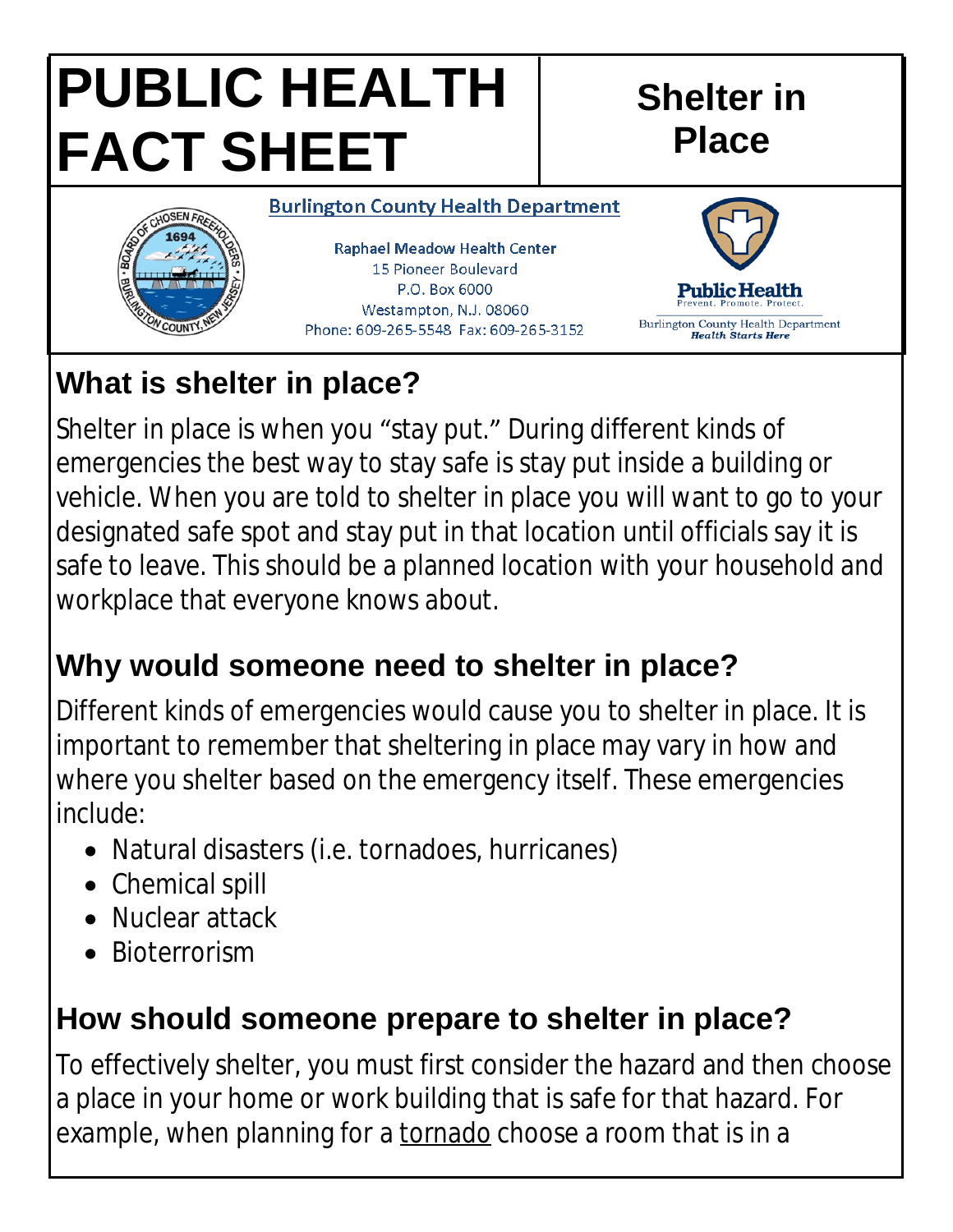basement or an interior room on the lowest level. The room should be away from corners, windows, doors and outside walls. When planning for a nuclear attack choose a room that is above ground, with no windows if possible, and "seal the room" (cover windows and doors with plastic sheeting). You may not be at home or in your office when an emergency occurs, so keeping an emergency supply kit in your car would be beneficial. Regardless your sheltering in place location, It is important to have the following items on hand:

- Canned/non-perishable food and bottled water
	- o One gallon of water per person per day
	- o A three day supply is recommended
- Flashlight
- Battery-powered or hand crank radio
- Extra batteries
- Duct tape, scissors, plastic sheeting
- First aid kit
- A cell phone charger

## **How will you know when to shelter in place?**

There are several different ways to know when to shelter in place:

- TV/News Channels
- Radio
- Local police
- Local Emergency Management Coordinators
- Social Media

#### **What should people do when sheltering in place is necessary?**

When notified, you should act quickly and doing the following steps may be helpful:

- Bring family and pets inside
- Lock doors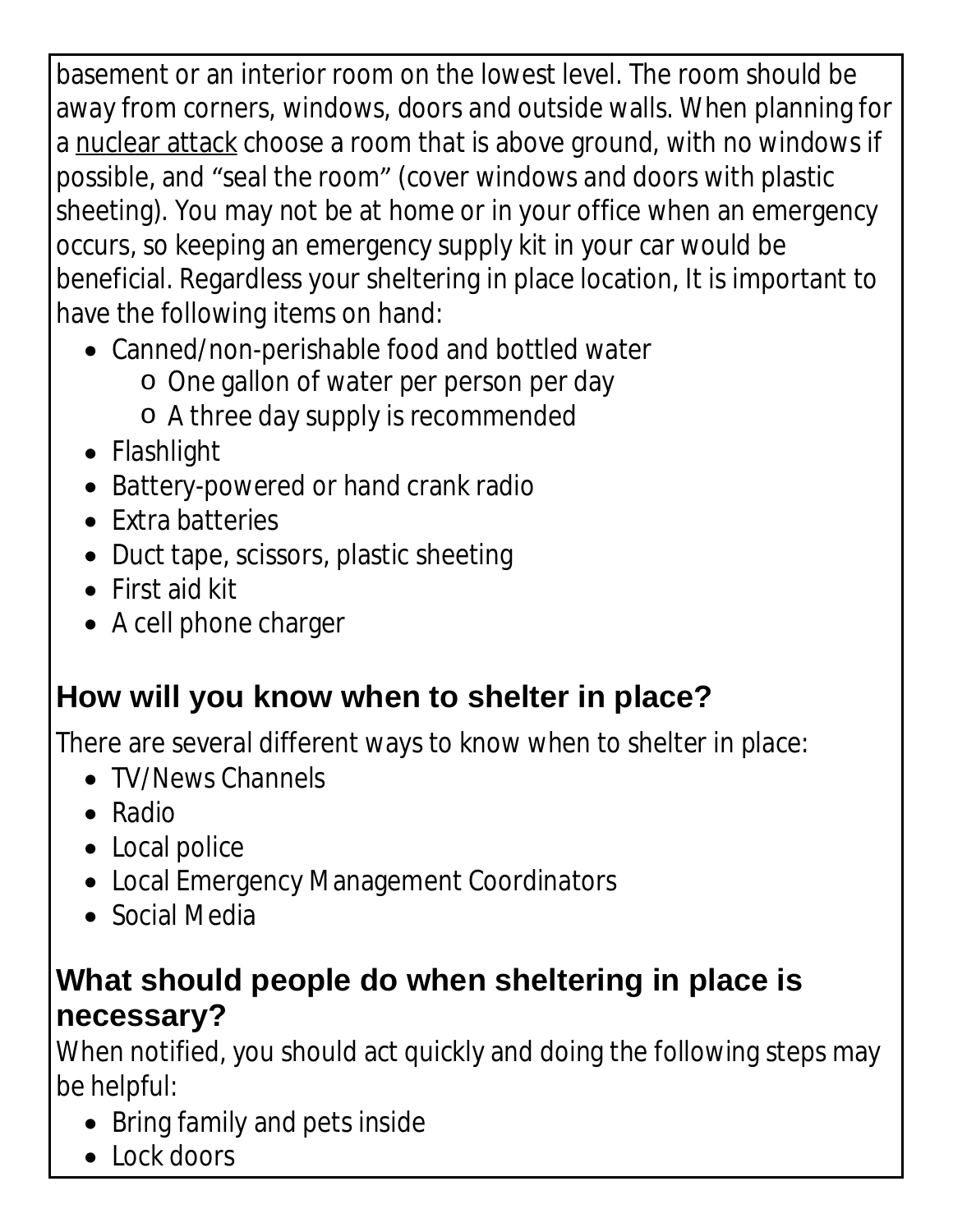- Close windows, air vents and fireplace dampers
- Turn off fans, air conditioning, and forced air heating systems
- Take your emergency supply kit unless you have reason to believe it has been contaminated
- Go into an interior room with few windows, if possible
- Seal all windows, doors and air vents with 2-4 mil. thick plastic sheeting and duct tape
	- o Consider measuring and cutting the sheeting in advance to save time.
	- o Cut the plastic sheeting several inches wider than the openings and label each sheet
	- o Duct tape plastic at corners first and then tape down all edges
	- o Be prepared to improvise and use what you have on hand to seal gaps so that you create a barrier between yourself and any contamination
- Local authorities may not immediately be able to provide information on what is happening and what you should do
	- o You should watch TV, listen to the radio or check the Internet often for official news and instructions as they become available
- If children are at school, they will be sheltered in that locations
	- o You should **not** go to the school until directed to do so by school officials or local government (police, fire, emergency management coordinators)

#### **Where can I get more information about sheltering in place?**